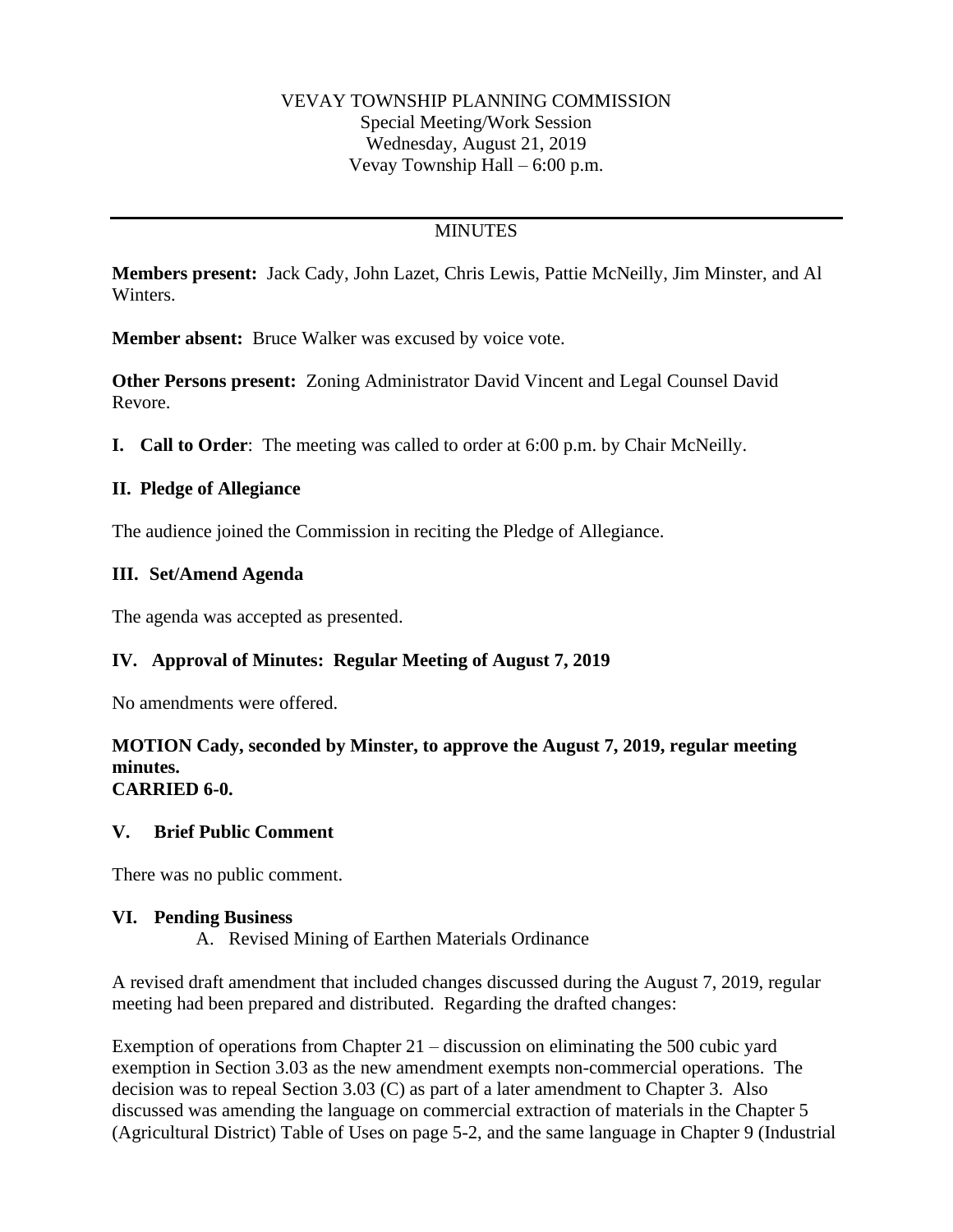District) Table of Uses on page 9-1, to reflect the same language as is used in proposed new Chapter 21.

All other changes were deemed to reflect the discussion of the Commission. Discussion then moved on to the rest of the items raised during the public hearing in July:

9) Whether crushing operations can shield noise by appropriate measures as opposed to being a set distance from residential uses;

Section 8 (A) – is currently drafted to require 500 feet from any residential or commercial use. The consensus was to leave the language as drafted.

10) Whether measures to abate dust (such as tire cleaning equipment) should be specified and required;

Section 8 (E) addresses dust abatement; as the State Department of Environment, Great Lakes, and Energy addresses dust abatement as part of their permitting process, and as the definitions on page 2 of the draft already reference the state administrative rules governing fugitive dust, no change was recommended.

11) Whether the escrow amount of \$5,000 plus other costs needs to be modified;

Section 8 (G) addresses the escrow amount; no change was recommended.

12) Whether the liability insurance policy should be lowered from \$5 million, to \$1 or \$2 million;

Section 8 (I) lists the insurance policy amounts; given that the policy is to protect the Township and its residents, it was decided to leave the policy amount at \$5 million.

13) Whether the Township needs to be informed of enforcement actions taken by other governmental agencies.

No change was recommended as reporting is already included in Section 10, Reporting.

During the workgroup discussions in July, public members recommended that the Planning Commission consider:

(1) Potentially different initial requirements for a parcel that has already been mined, operations have ceased, product remains, and the site has not fully reclaimed, but the owner is looking to resume operations for the purpose of finishing mining and implementing final reclamation efforts. The discussion revolved around small parcels, and only taking 1-2 years to complete.

COMMISSION – discussed potentially adding this in a separate section to be considered later.

(2) Section 7, subsection  $(C)(5)$  – moving stockpiles within 12 months of ending operations. This all depends on the economy and contracts, which are not predictable. Could this be modified to removing structures and stockpiles by the end of the life of the SLU permit?